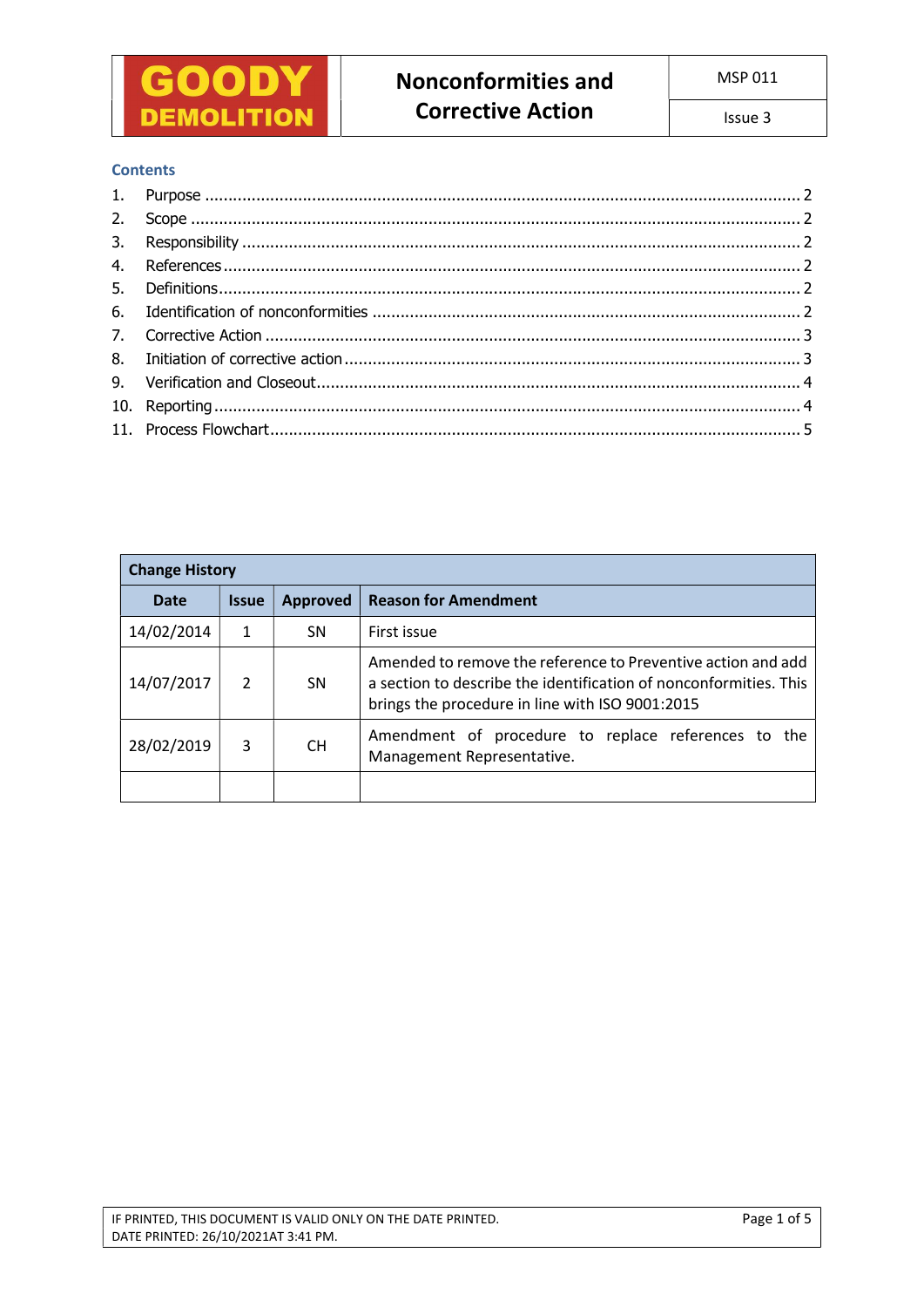

### 1. Purpose

This procedure defines the process Goody Demolition Ltd uses to effect corrective and preventive action.

### 2. Scope

This procedure applies to all forms of corrective and preventive action where root cause identification and elimination is needed.

### 3. Responsibility

The Operations Manager is responsible for the implementation of this procedure.

#### 4. References

| $\bullet$ | Internal Audit Procedure    | <b>MSP 015</b>              |
|-----------|-----------------------------|-----------------------------|
| $\bullet$ | Management Review Procedure | MSP 016                     |
|           | • Nonconformity Report      | <b>MSF 005</b>              |
|           | $\bullet$ NCR Log           | <b>MS Planning Workbook</b> |

### 5. Definitions

Nonconformity: Any violation to requirements

Corrective Action: Action taken to eliminate the cause of an actual nonconformity.

Preventive Action: Action taken to eliminate the cause of a potential nonconformity.

NCR: Nonconformity Report used to document Management System related deficiencies

# 6. Identification of nonconformities

- 6.1. Any output that does not conform to their requirements shall be identified as a nonconformity and therefore shall be controlled to prevent their unintended use, delivery or to mitigate any adverse effects that have or may result from the nonconformity.
- 6.2. When a nonconformity occurs, including any arising from complaints the following actions shall be taken:
	- a) React to the nonconformity and, as applicable:
		- 1. take action to control and correct it
		- 2. deal with the consequences
	- b) evaluate the need for action to eliminate the cause(s) of the nonconformity, in order that it does not recur or occur elsewhere, by:
		- 1. reviewing and analysing the nonconformity
		- 2. determine the causes of the nonconformity
		- 3. determining if similar nonconformities exist, or could potentially occur
	- c) implement any action needed
	- d) review the effectiveness of any corrective action taken
	- e) update the risks and opportunities register, if necessary
	- f) make changes to the quality management system, if necessary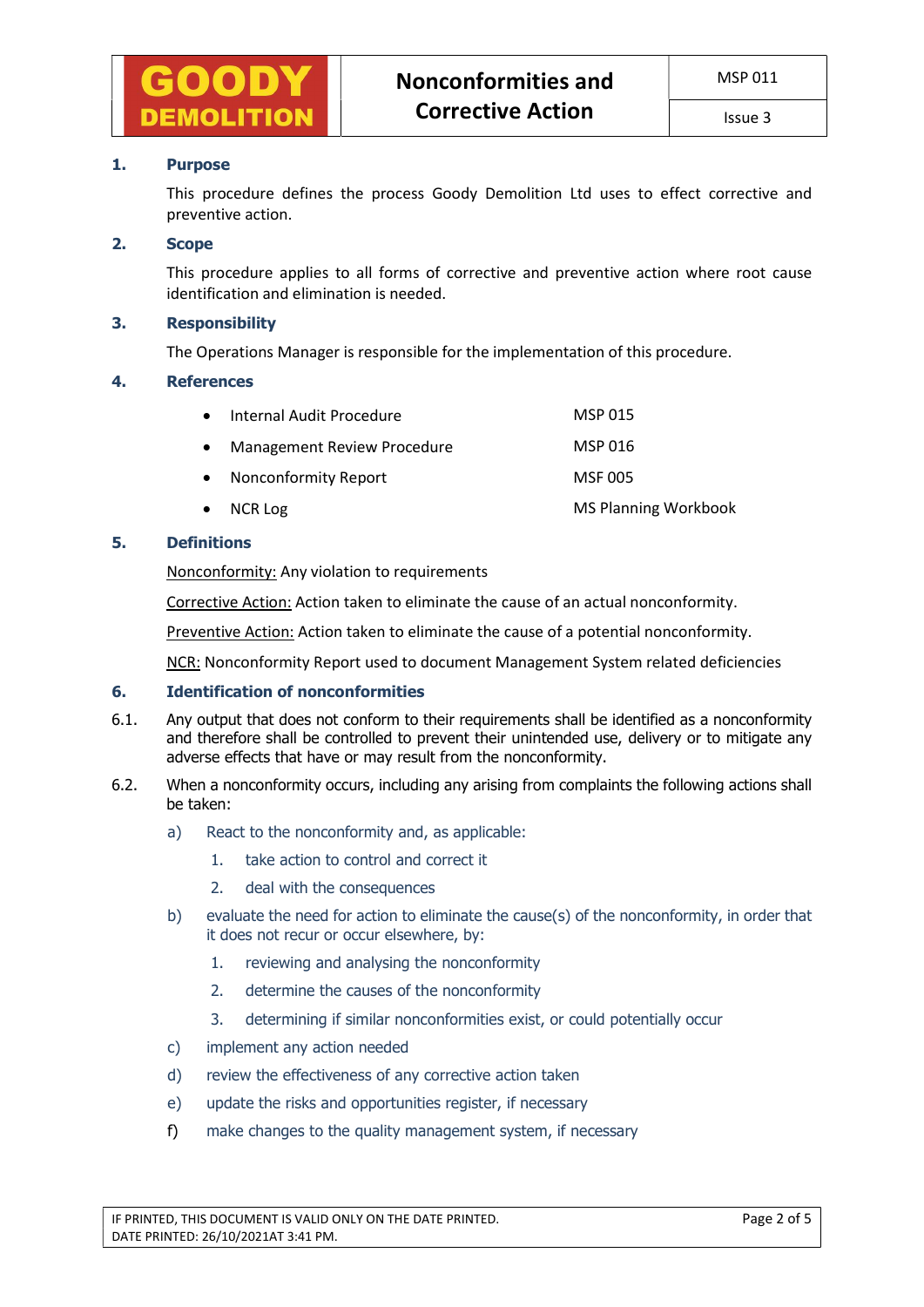# 7. Corrective Action

- 7.1. Corrective action may be initiated as a result of internal or external audits, legal compliance reviews, performance monitoring or the discovery of any other deficiency that requires corrective action.
- 7.2. Corrective action shall use a team problem solving approach as required and when appropriate to the nature of the problem.

# 8. Initiation of corrective action

- 8.1. The Nonconformity Report MSF 005 (NCR) or internal audit reports will be used to respond to deficiencies associated with the Management System. An NCR can be initiated and raised by any Goody Demolition Ltd employee, however all NCR's must flow through the Operations Team for action assignment and tracking. The NCR and internal audit process includes identification and description of the problem, determination of root cause, action assignment, corrective action to eliminate the cause, and action follow-up.
- 8.2. The Operations Team will maintain the NCR Log to track the status of action implementation and verification. He or she will also assign responsibility for action and an estimated completion/due date. The Operations Team shall follow-up on outstanding, overdue corrective actions to expedite completion of action or to re-assign more realistic completion dates if necessary.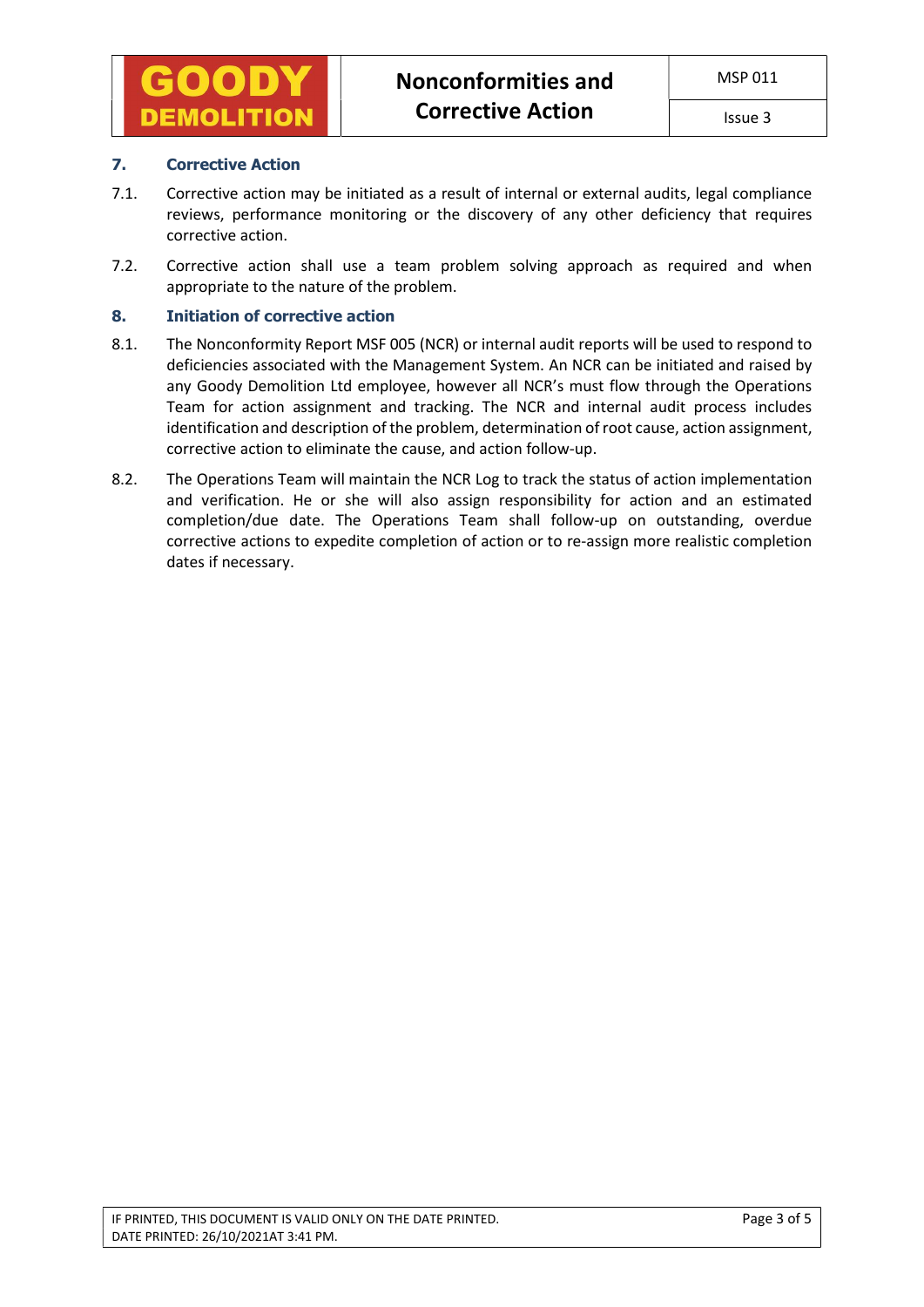

## 9. Verification and Closeout

- 9.1. The Operations Manager or his/her designate, will follow-up and verify that the NCR corrective action was taken and indicate this in the 'NCR Closed by' field of the NCR or on the audit report as appropriate. This verification should include actions needed to support the management system such as updates to procedures, instructions, and the MS Planning Workbook.
- 9.2. Once the action has been verified, the log can be annotated to indicate closeout of the problem. Follow-up/Verification shall also consider the applicability of the problem and resultant corrective actions on similar processes. Review of effectiveness of each action taken should be undertaken following a period sufficient to allow for the action to take effect and have visible results.
- 9.3. Additional verification of the long-term effectiveness of the action may be accomplished during internal management system audits.

## 10. Reporting

10.1. The status of significant corrective and preventive actions shall be used as an input into the Management Review process.